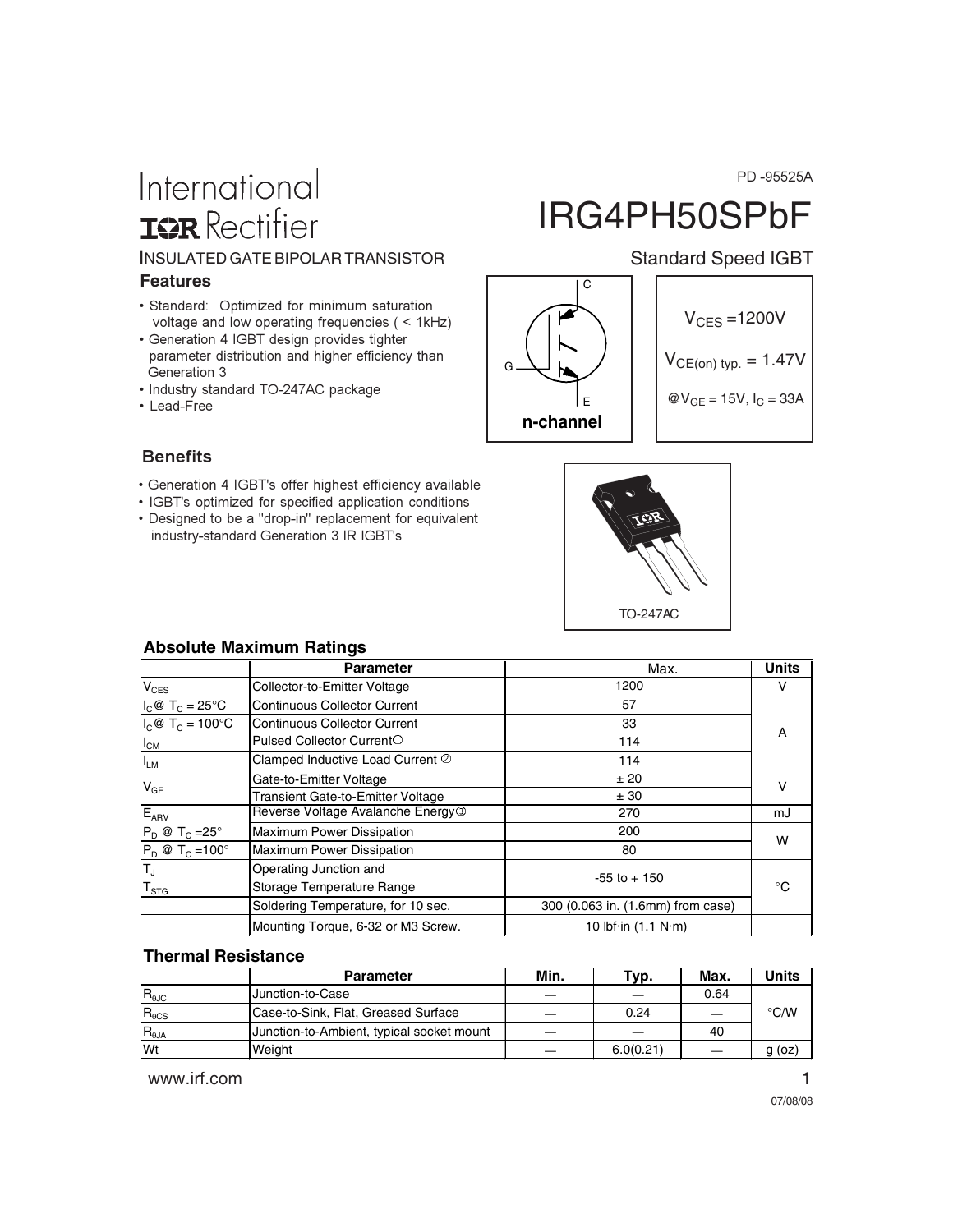# Electrical Characteristics @ T<sub>J</sub> = 25°C (unless otherwise specified)

|                                      | <b>Parameter</b>                         | Min. |       | Typ.   Max. | <b>Units</b>        | <b>Conditions</b>                                          |                |
|--------------------------------------|------------------------------------------|------|-------|-------------|---------------------|------------------------------------------------------------|----------------|
| $V_{(BR)CES}$                        | Collector-to-Emitter Breakdown Voltage   | 1200 |       |             | V                   | $V_{GF} = 0V$ , $I_C = 250 \mu A$                          |                |
| $V_{(BR)ECS}$                        | Emitter-to-Collector Breakdown Voltage 4 | 18   |       |             | V                   | $V_{GF} = 0V$ , $I_C = 1.0 A$                              |                |
| $\Delta V_{\rm (B R)CES}/\Delta T_J$ | Temperature Coeff. of Breakdown Voltage  |      | 1.22  |             | V/C                 | $V_{GF} = 0V$ , $I_C = 2.0$ mA                             |                |
| $V_{CE(ON)}$                         | Collector-to-Emitter Saturation Voltage  |      | 1.47  | 1.7         | $\vee$              | $I_{C} = 33A$                                              | $V_{GF} = 15V$ |
|                                      |                                          |      | 1.75  |             |                     | $I_C = 57A$                                                | See Fig.2, 5   |
|                                      |                                          |      | 1.55  |             |                     | $I_C = 33A$ , $T_J = 150^{\circ}C$                         |                |
| $V_{GE(th)}$                         | Gate Threshold Voltage                   | 3.0  |       | 6.0         |                     | $V_{CF} = V_{GF}$ , $I_C = 250 \mu A$                      |                |
| $DV_{GE(th)}/DT_J$                   | Temperature Coeff. of Threshold Voltage  |      | $-11$ |             | $mV$ <sup>o</sup> C | $V_{CF} = V_{GF}$ , $I_C = 250 \mu A$                      |                |
| <b>g</b> fe                          | Forward Transconductance <b>5</b>        | 27   | 40    |             | S                   | $V_{CF} = 100V$ , $I_C = 33A$                              |                |
| $l$ <sub>CES</sub>                   | Zero Gate Voltage Collector Current      |      |       | 250         | μA                  | $V_{GF} = 0V$ , $V_{CF} = 1200V$                           |                |
|                                      |                                          |      |       | 2.0         |                     | $V_{GE} = 0V$ , $V_{CE} = 10V$ , $T_J = 25^{\circ}C$       |                |
|                                      |                                          |      |       | 1000        |                     | $V_{GF} = 0V$ , $V_{CF} = 1200V$ , $T_{J} = 150^{\circ}$ C |                |
| <b>IGES</b>                          | Gate-to-Emitter Leakage Current          |      |       | ±100        | nA                  | $V_{GF} = \pm 20V$                                         |                |

# Switching Characteristics @ T<sub>J</sub> = 25°C (unless otherwise specified)

|                  | <b>Parameter</b>                  | Min. | Typ.   Max. |                          | <b>Units</b> | <b>Conditions</b>                              |  |
|------------------|-----------------------------------|------|-------------|--------------------------|--------------|------------------------------------------------|--|
| $Q_g$            | Total Gate Charge (turn-on)       |      | 167         | 251                      |              | $I_C = 33A$                                    |  |
| $Q_{ge}$         | Gate - Emitter Charge (turn-on)   |      | 25          | 38                       | nС           | $V_{CC} = 400V$<br>See Fig. 8                  |  |
| $Q_{gc}$         | Gate - Collector Charge (turn-on) |      | 55          | 83                       |              | $V_{GF} = 15V$                                 |  |
| $t_{d(on)}$      | Turn-On Delay Time                |      | 32          | $\overline{\phantom{0}}$ |              |                                                |  |
| $t_{\rm r}$      | <b>Rise Time</b>                  |      | 29          |                          | ns           | $T_J = 25^{\circ}C$                            |  |
| $t_{d(off)}$     | Turn-Off Delay Time               |      | 845         | 1268                     |              | $I_C = 33A$ , $V_{CC} = 960V$                  |  |
| $t_{\rm f}$      | <b>Fall Time</b>                  |      | 425         | 638                      |              | $V_{GF} = 15V$ , R <sub>G</sub> = 5.0 $\Omega$ |  |
| $E_{on}$         | Turn-On Switching Loss            |      | 1.80        | —                        |              | Energy losses include "tail"                   |  |
| $E_{\text{off}}$ | Turn-Off Switching Loss           |      | 19.6        |                          | mJ           | See Fig. 9, 10, 14                             |  |
| $E_{\text{ts}}$  | <b>Total Switching Loss</b>       |      | 21.4        | 44                       |              |                                                |  |
| $t_{d(on)}$      | Turn-On Delay Time                |      | 32          | —                        |              | $T_{J} = 150^{\circ}C,$                        |  |
| $t_r$            | <b>Rise Time</b>                  |      | 30          |                          | ns           | $I_C = 33A$ , $V_{CC} = 960V$                  |  |
| $t_{d(off)}$     | Turn-Off Delay Time               |      | 1170        | $\overline{\phantom{0}}$ |              | $V_{GF} = 15V$ , R <sub>G</sub> = 5.0 $\Omega$ |  |
| $t_{\rm f}$      | Fall Time                         |      | 1000        | —                        |              | Energy losses include "tail"                   |  |
| $E_{\text{ts}}$  | <b>Total Switching Loss</b>       |      | 37          |                          | mJ           | See Fig. 10,11,14                              |  |
| L <sub>Ε</sub>   | Internal Emitter Inductance       |      | 13          |                          | nH           | Measured 5mm from package                      |  |
| $C_{\text{ies}}$ | Input Capacitance                 |      | 3600        | —                        |              | $V_{GE} = 0V$                                  |  |
| C <sub>oes</sub> | Output Capacitance                |      | 160         |                          | рF           | $V_{\rm CC} = 30V$<br>See Fig. 7               |  |
| $C_{res}$        | Reverse Transfer Capacitance      |      | 30          |                          |              | $f = 1.0$ MHz                                  |  |

**Notes:**

- $\circledR$  Repetitive rating; V<sub>GE</sub> = 20V, pulse width limited by max. junction temperature. ( See fig. 13b )
- $V_{CC} = 80\%(V_{CES})$ ,  $V_{GE} = 20V$ ,  $L = 10µH$ ,  $R_G = 5.0Ω$ , (See fig. 13a)
- Repetitive rating; pulse width limited by maximum junction temperature.
- Pulse width ≤ 80µs; duty factor ≤ 0.1%.
- Pulse width 5.0µs, single shot.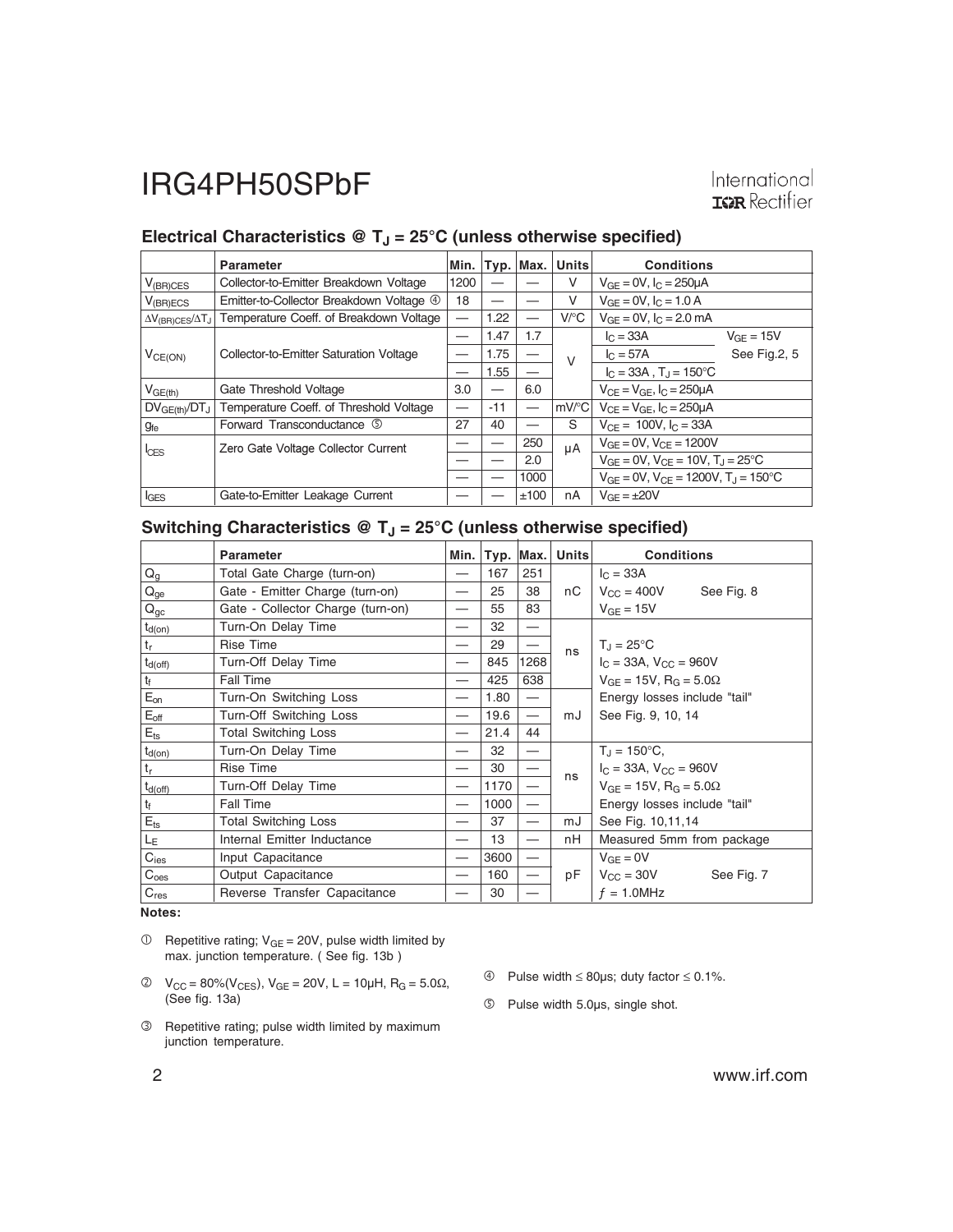



**Fig. 1** - Typical Load Current vs. Frequency (Load Current =  $I<sub>RMS</sub>$  of fundamental)



www.irf.com 3 **Fig. 2** - Typical Output Characteristics **Fig. 3** - Typical Transfer Characteristics

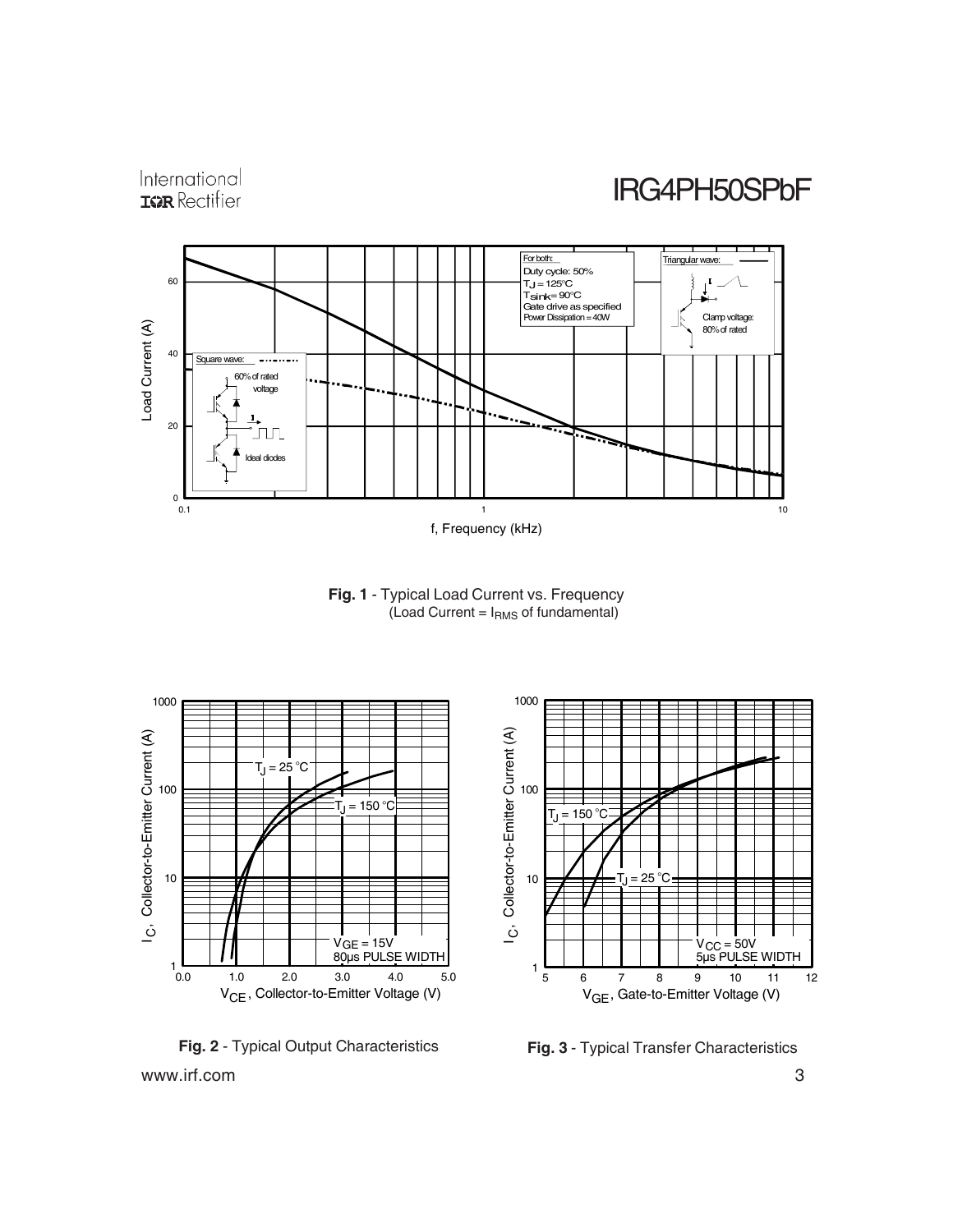## International **IGR** Rectifier

I = A 66 <sup>C</sup>

 $\begin{array}{c} | & | & | \\ | & | & 33 \end{array}$ 

 $16.5A$ 



**Fig. 4** - Maximum Collector Current vs. Case **Temperature** 



-60 -40 -20 0 20 40 60 80 100 120 140 160

 $\mathsf{T}_{\mathsf{J}}$  , Junction Temperature (°C)



1.0

1.5

V , Collector-to-Emitter Voltage(V) V<sub>CE</sub>, Collector-to-Emitter Voltage(V)

2.0

2.5

 $V<sub>GE</sub> = 15V$ VGE = 15V<br>80 us PULSE WIDTH

**Fig. 6** - Maximum Effective Transient Thermal Impedance, Junction-to-Case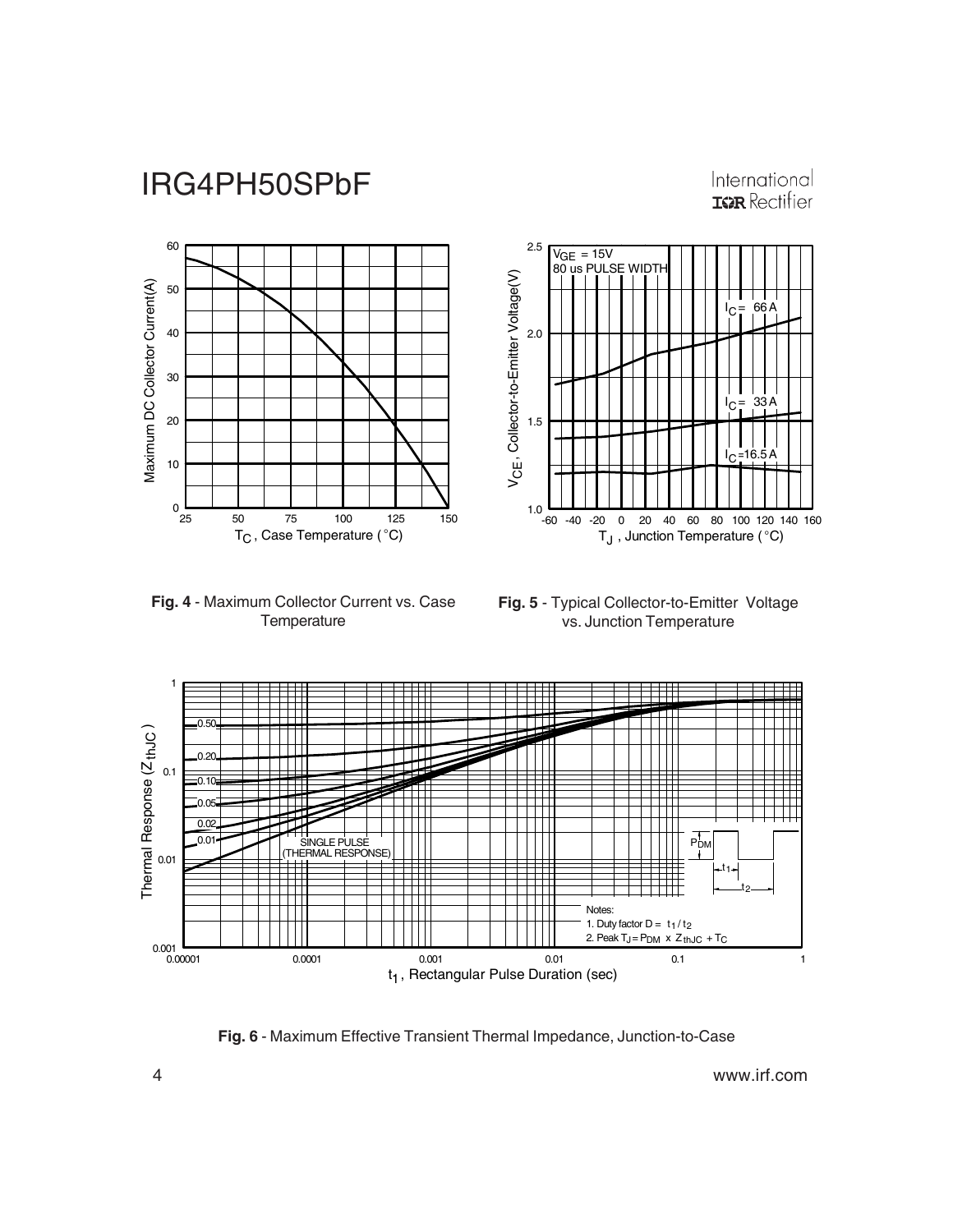International **IGR** Rectifier

IRG4PH50SPbF











**Fig. 9** - Typical Switching Losses vs. Gate **Resistance** 



**Fig. 10** - Typical Switching Losses vs. Junction Temperature

www.irf.com 5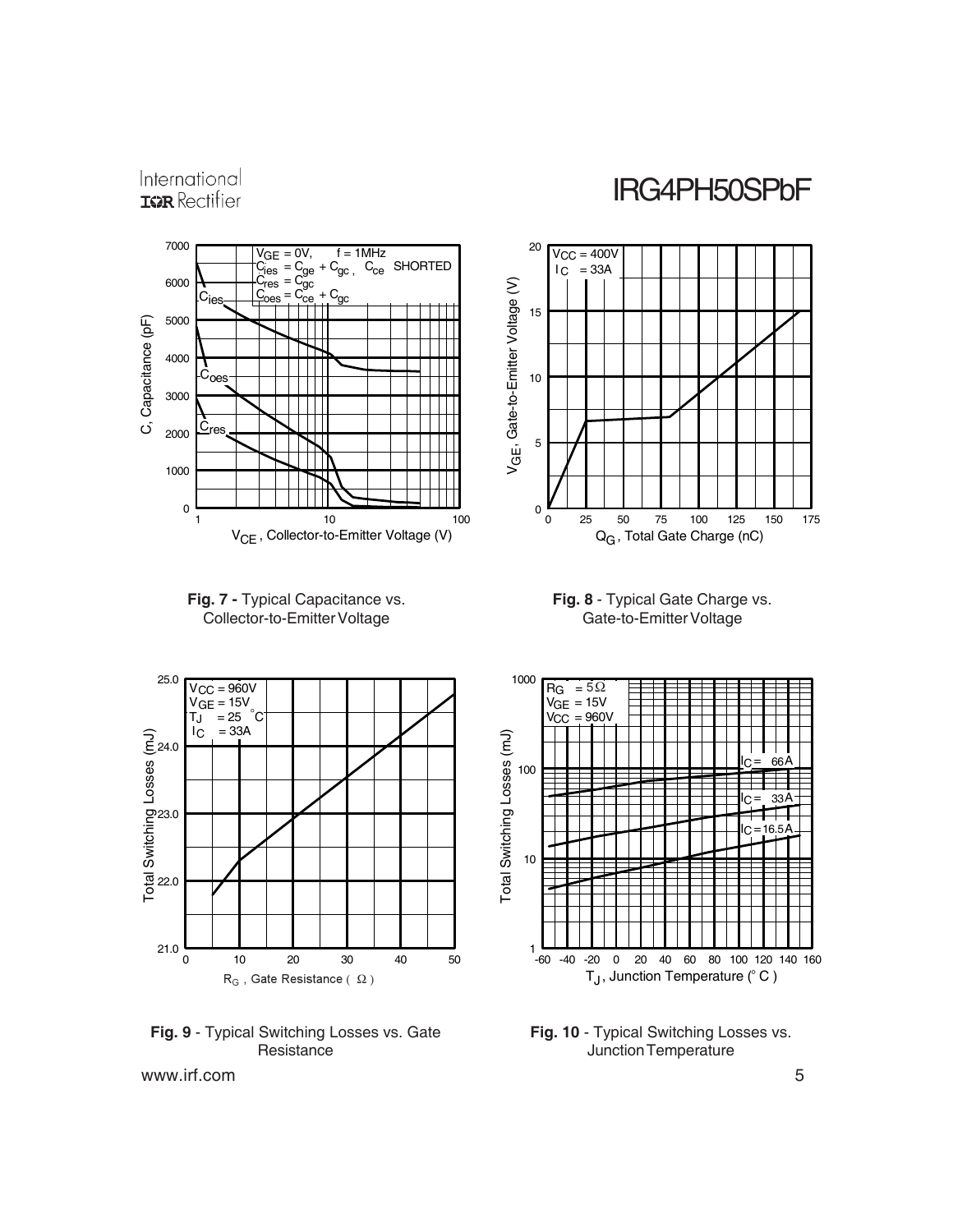







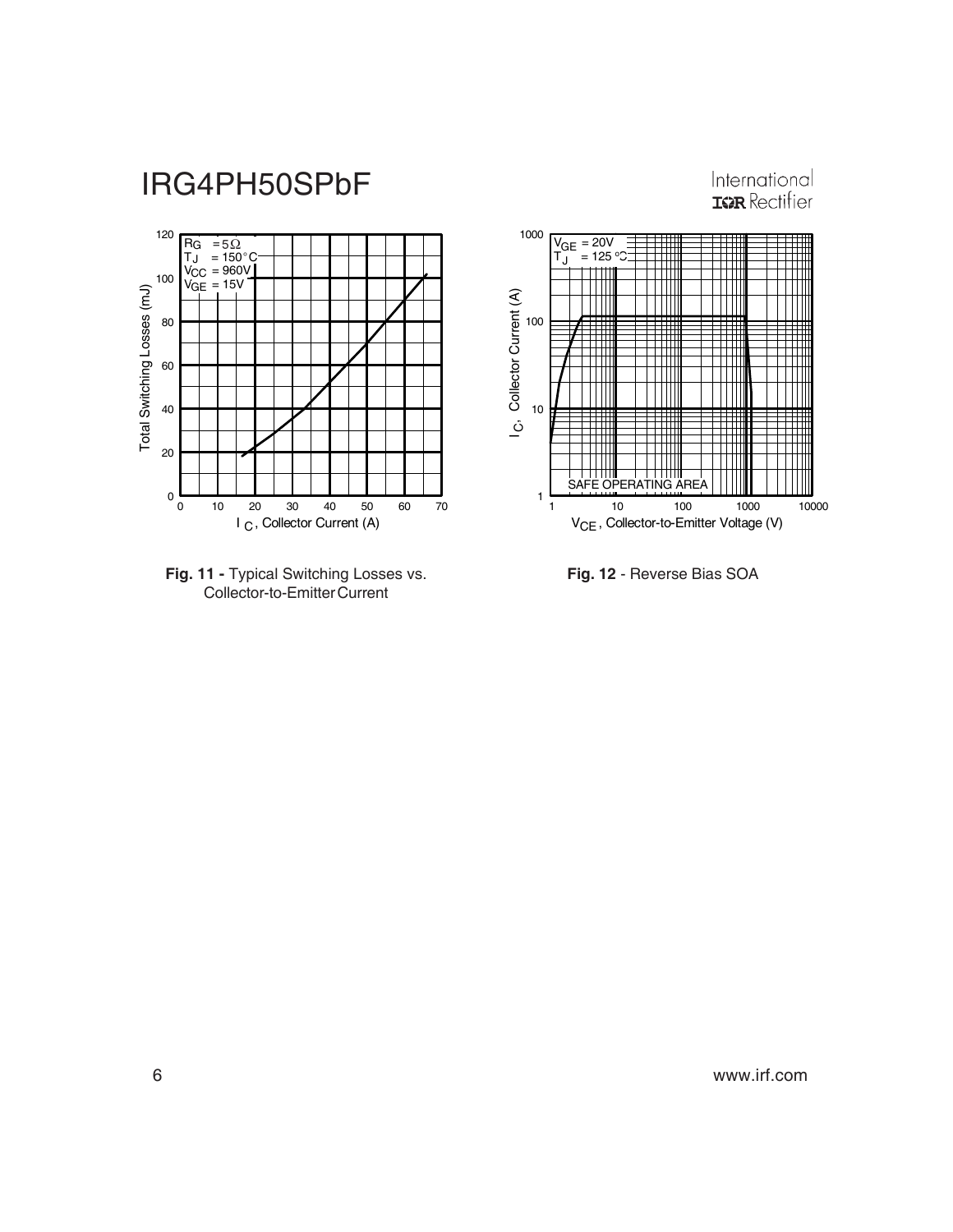#### International IRG4PH50SPbF **ISPR** Rectifier ี 1000<br>|<br>| £ I **D.U.T.** ⋚ <u>960V<br>4X I<sub>C</sub>@25°C</u> **V \* <sup>C</sup>**  $R_L =$ **50V** 1000V 0-960V **480µF 960V** ó Ò  $\Omega$ **\* Driver same type as D.U.T.; Vc = 80% of Vce(max) \* Note: Due to the 50V power supply, pulse width and inductor will increase to obtain rated Id.** Fig. 13a - Clamped Inductive Fig. 13b - Pulsed Collector Load Test Circuit Current Test Circuit **IC** 7000 **L** Fig. 14a - Switching **D.U.T. Driver\***  $V_C$ Loss Test Circuit **50V 1000V** \* Driver same type Ó as  $D.U.T..$   $VC =$  ---- $V$  $\dot{\textcirc}$ **⊘ | | |** | ඉ  $\odot$  $\circledS$ 90% 10%  $\circledS$ Fig. 14b - Switching Loss Waveforms  $V_{\rm C}$ 90%  $t_{d(\text{off})}$  $I_{\rm C} \frac{5\%10\%}{2}$  $t_{\mathsf{f}}$ tr  $t_{d(on)}$  - $-t=5\mu s$  $E_{\rm off}$  $E_{off}$ ÷

 $E_{\text{ts}} = (E_{\text{on}} + E_{\text{off}})$